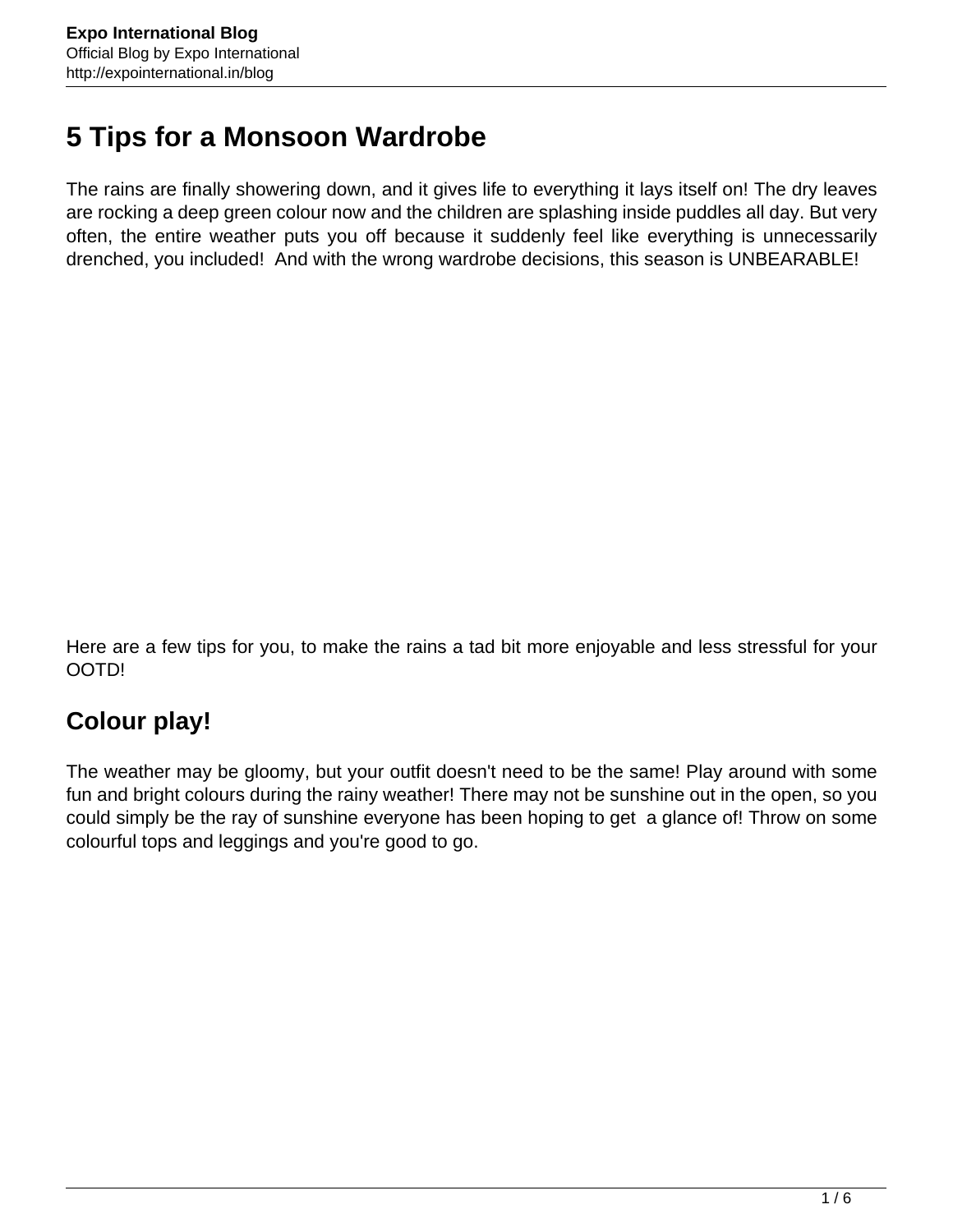

## **Drop the Denims**

Denims during the rainy seasons is a complete no no! They become wet and heavy and when they are wet, they don't even dry up easy. Soggy wet clothes give off a very sloppy look and no one aspires to have that look! Instead, you could perhaps treat yourself to a few rompers, shorts and 3/4th pants, but all cotton or synthetic.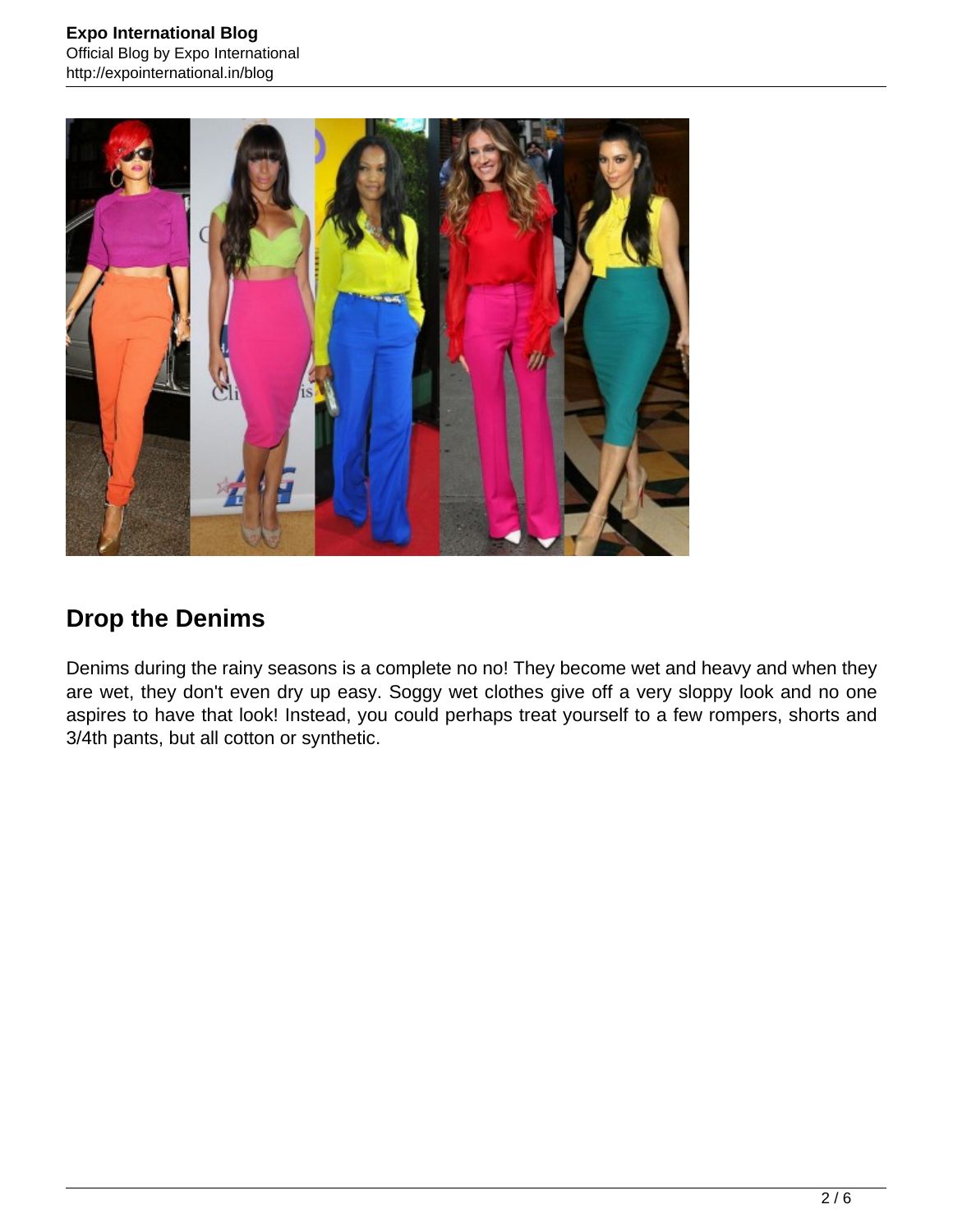

## **Boot up!**

Invest in a cute, chic pair of gum boots and trust us when we say this, they are worth every penny! The give off a very rainy vibe while keeping your outfit adorable and serve their basic purpose of protecting your feet from the muddy puddles.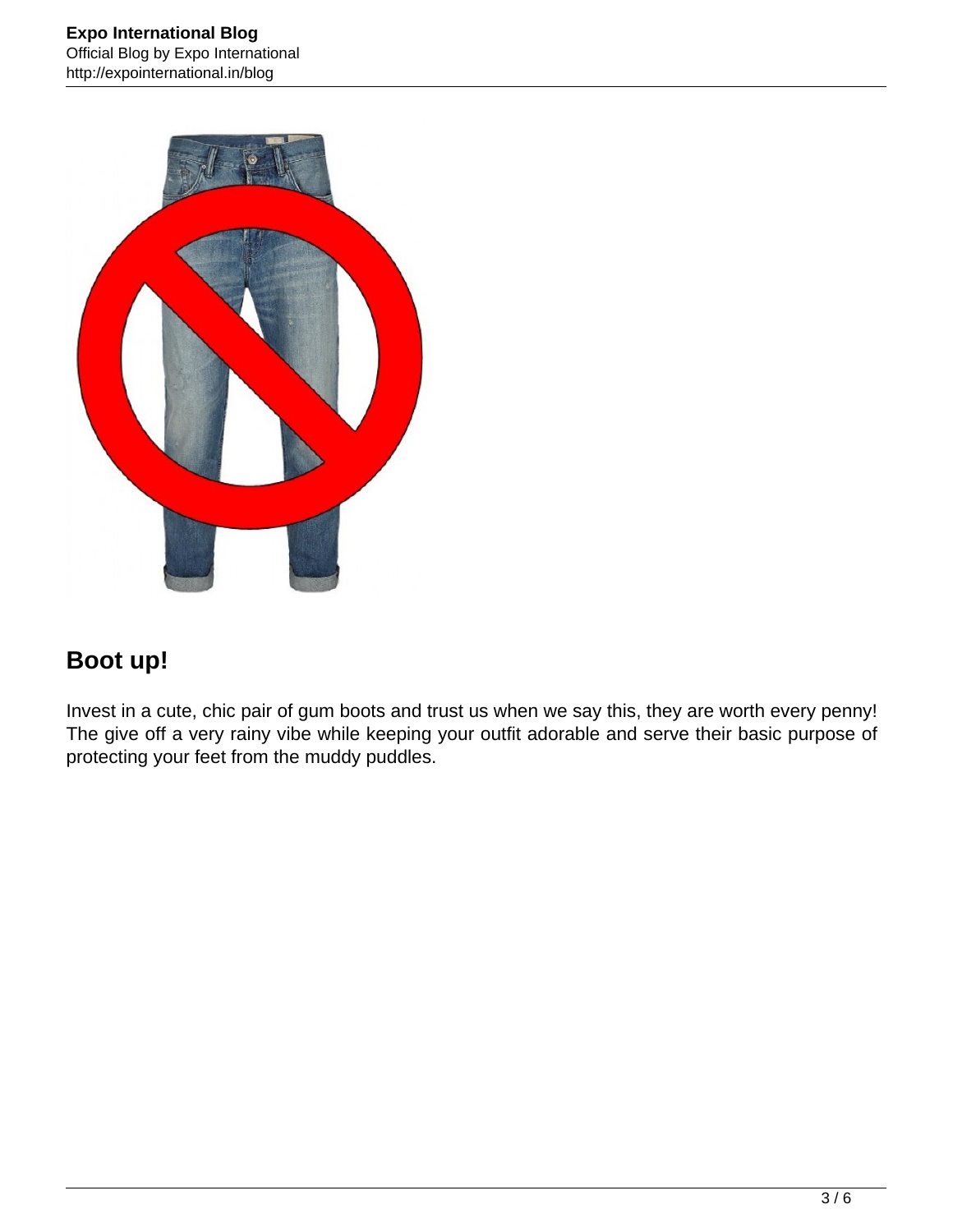## **Natural Up do**

This is the most important tip during the monsoon season. Try keeping your make up and hair do to a minimum. No one wants to put tons of effort into getting the flawless make up look to only see it being destroyed after setting foot into the rains. Not only do you not want panda eyes, but applying too much make up and having a tight hair do increases the oiliness in the pores, leaving a sticky feeling behind. Ugh, it's the worst!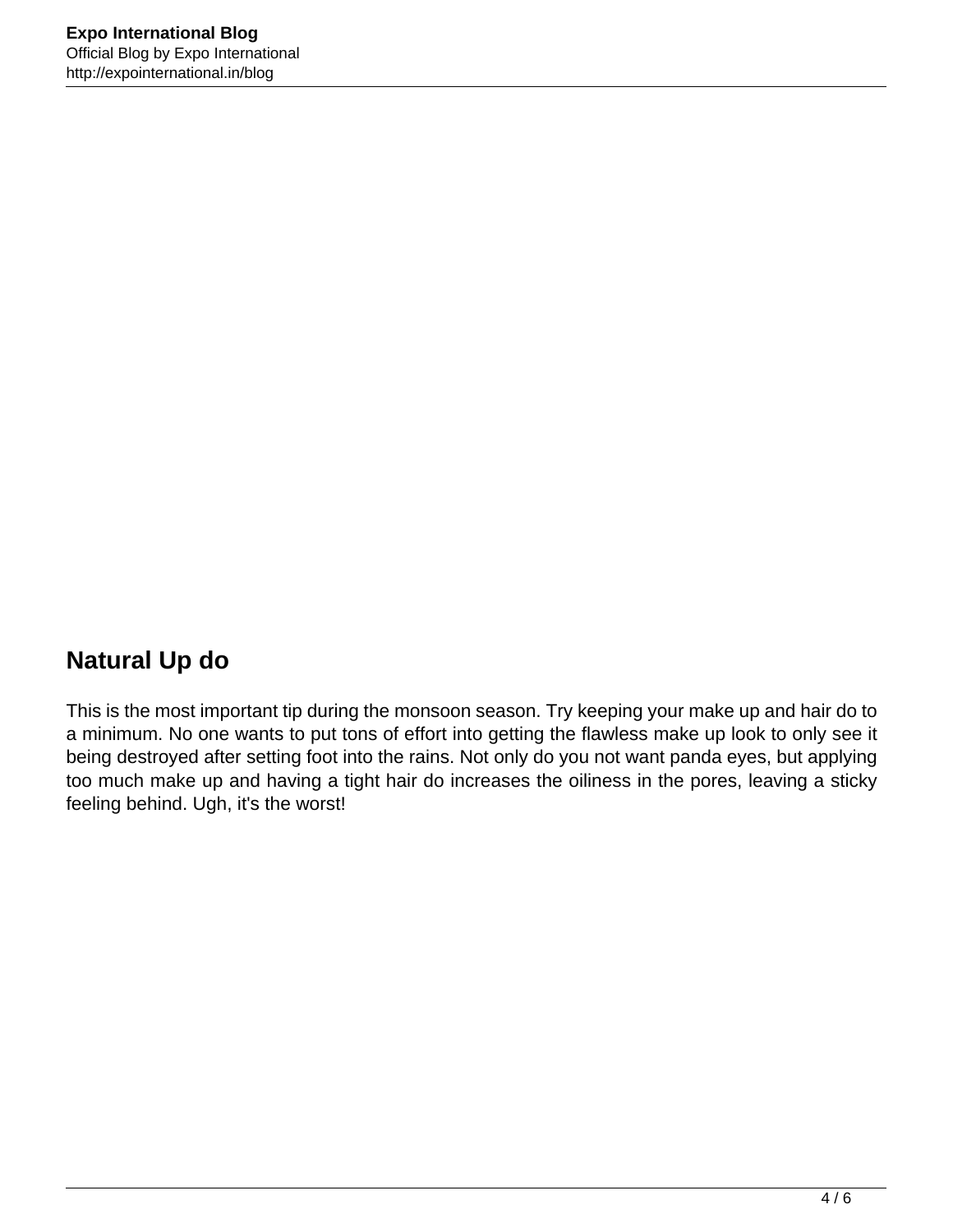

#### **Trinket time!**

One should not just buy some colourful clothes but should also throw on a few accessories along with it! Monsoons is the best time to pull out those tiny little charm bracelets and metallic jewellery that has been pushed deep into your wardrobe during the summers!